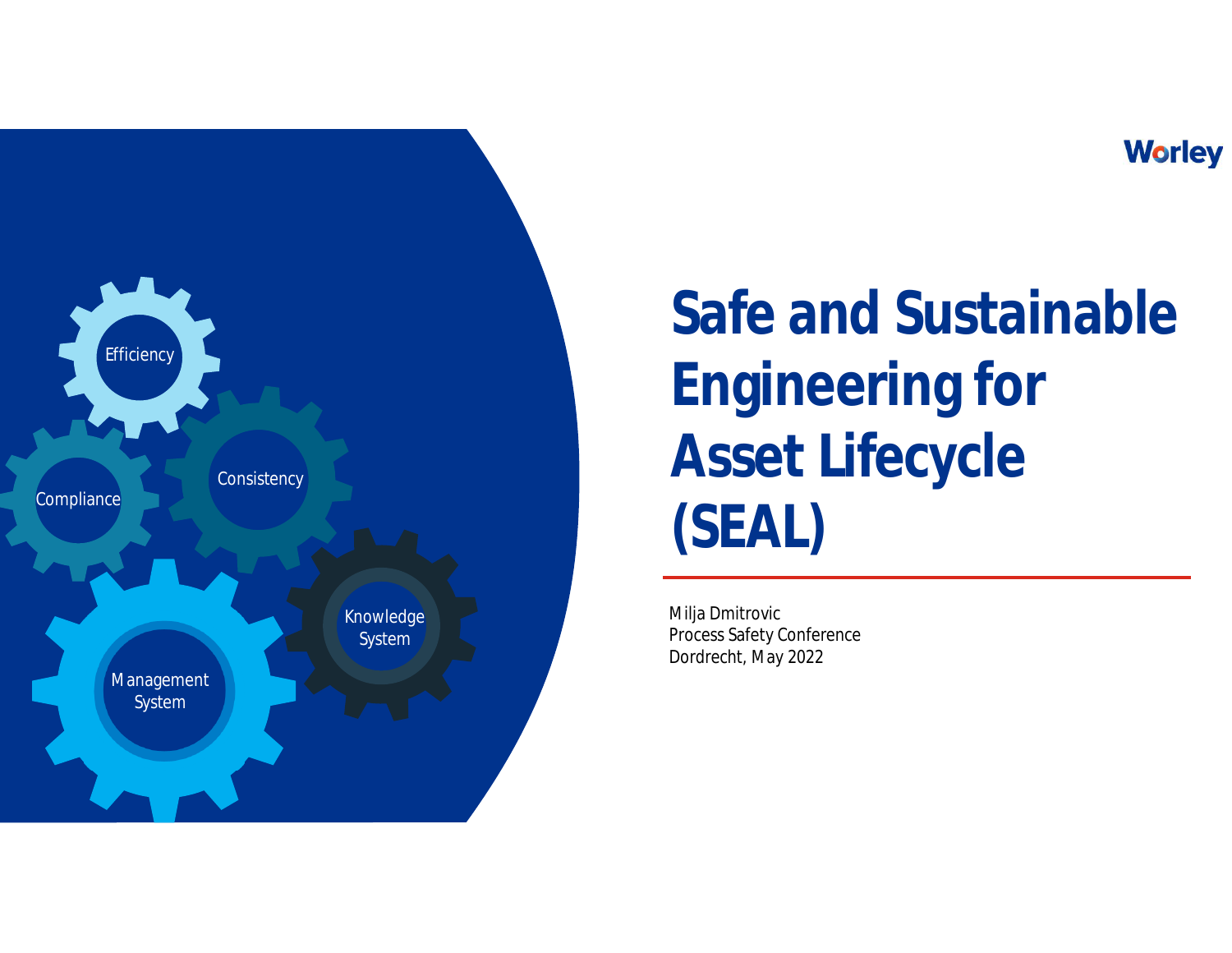### **Selected Major Incidents Timeline (Past 50 Years)**

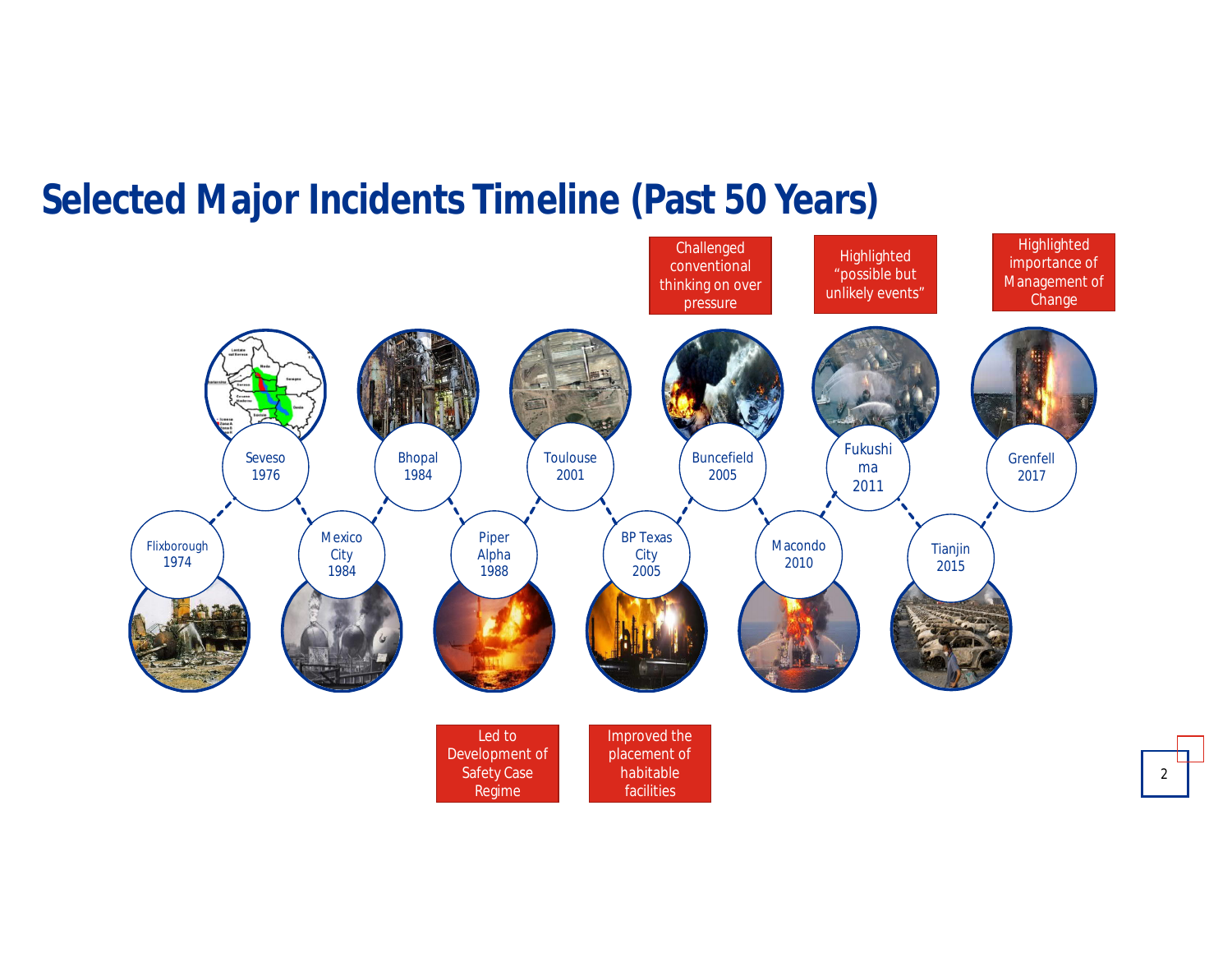## **BP Texas City**

- 23<sup>rd</sup> March, 2005, BP Texas City Refinery industrial disaster
- Was third largest refinery in the U.S.



- Explosions and fires killed 15, injured another 180 and resulted in financial losses exceeding \$1.5 billion
- Incident occurred during start-up of isomerisation (ISOM) unit when a raffinate tower overfilled resulting in flammable release from a blowdown stack
- Houses damaged as far as three quarters of a mile away
- All fatalities occurred in office trailers located nearby release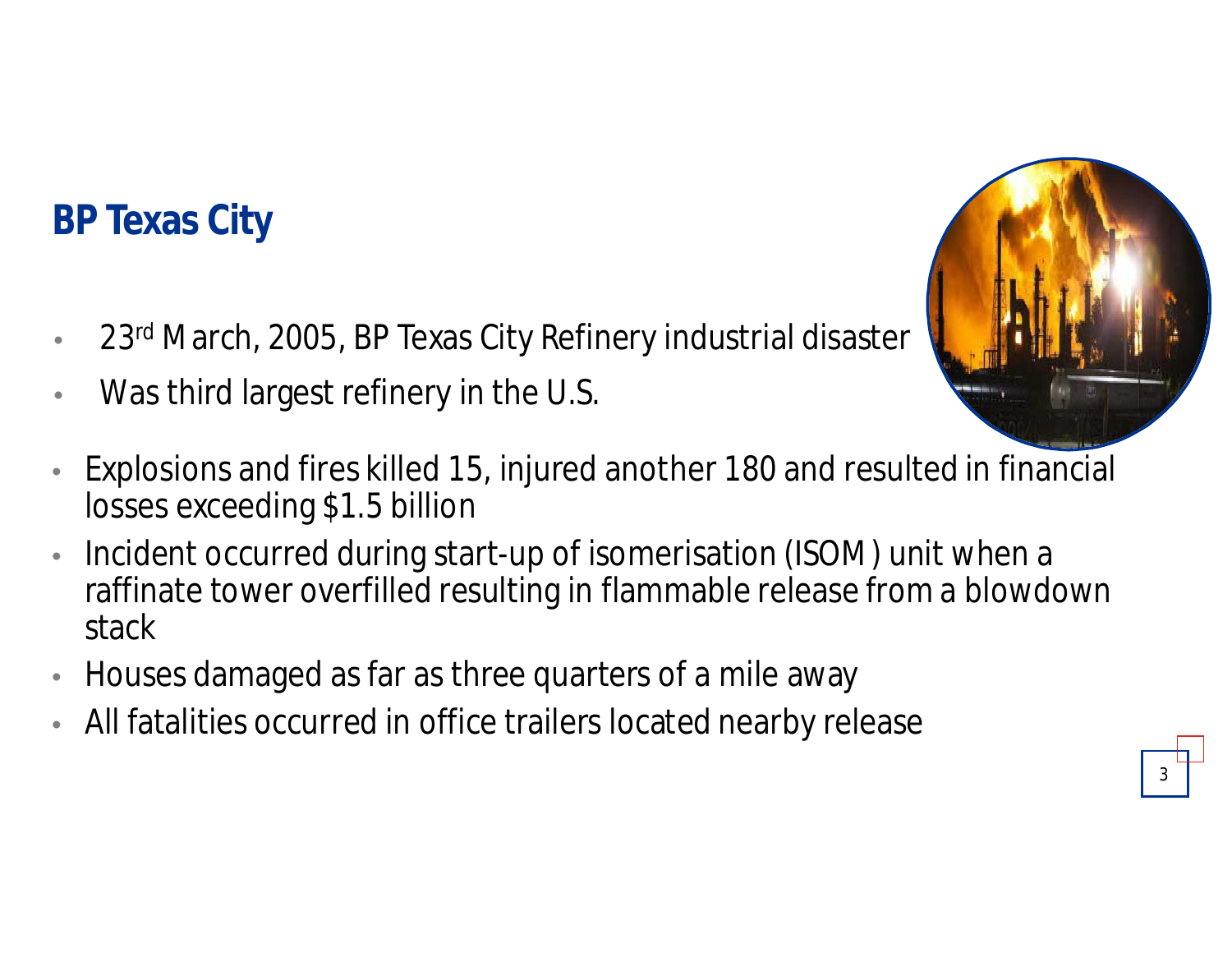# **BP Texas City – Key Findings**

Major accident potential:

- Major accident risk (MAR) assessment addressed top 80 risks onsite (>3 fatalities)
- **E.** Risks due to blowdown drum or ISOM unit not considered

### Hazard evaluation and management:

Scenario not deemed credible and therefore not assessed within the HAZOP

### Management of Change:

- **Hazards to trailer park required to be assessed under the sites MOC procedures**
- Standards stated trailers should be located no nearer than 350ft to process buildings, the nearest was found to be only 150ft away
- Site wide study concluded no concerns to trailer from process incidents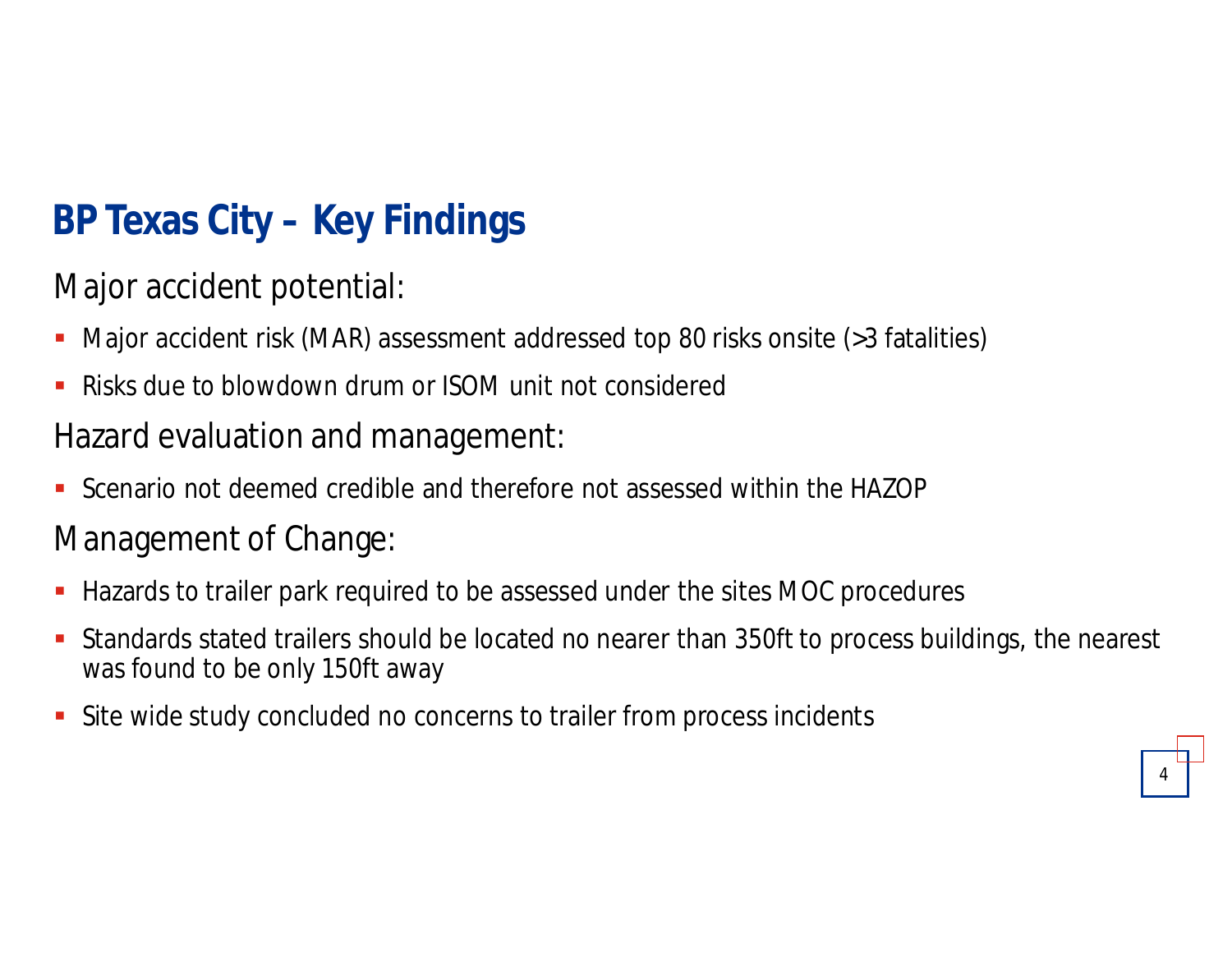# **Life, SEAL**



- ourselves and others
- Chooses what is right over what is quick or easy
- Faces into important issues, looks to understand and learn from them.
- Life is our company's approach to health, safety and well-being. *Without it, nothing else matters!*
- Our projects have implications on the Life of people throughout the Asset Lifecyle; whether it be the construction team that builds the facility, operators that run the facility or the community that lives outside the boundary of the facility
- The engineering we do is a huge opportunity to preserve Life and it is through Safety in Design (SID) that we are able to help make a positive difference.
- Our framework for delivering an enhanced focus on Behaviours aligned with the Life value include:<br>• Prioritizes the safety, health, and wellbeing of **SID is Called SEAL.**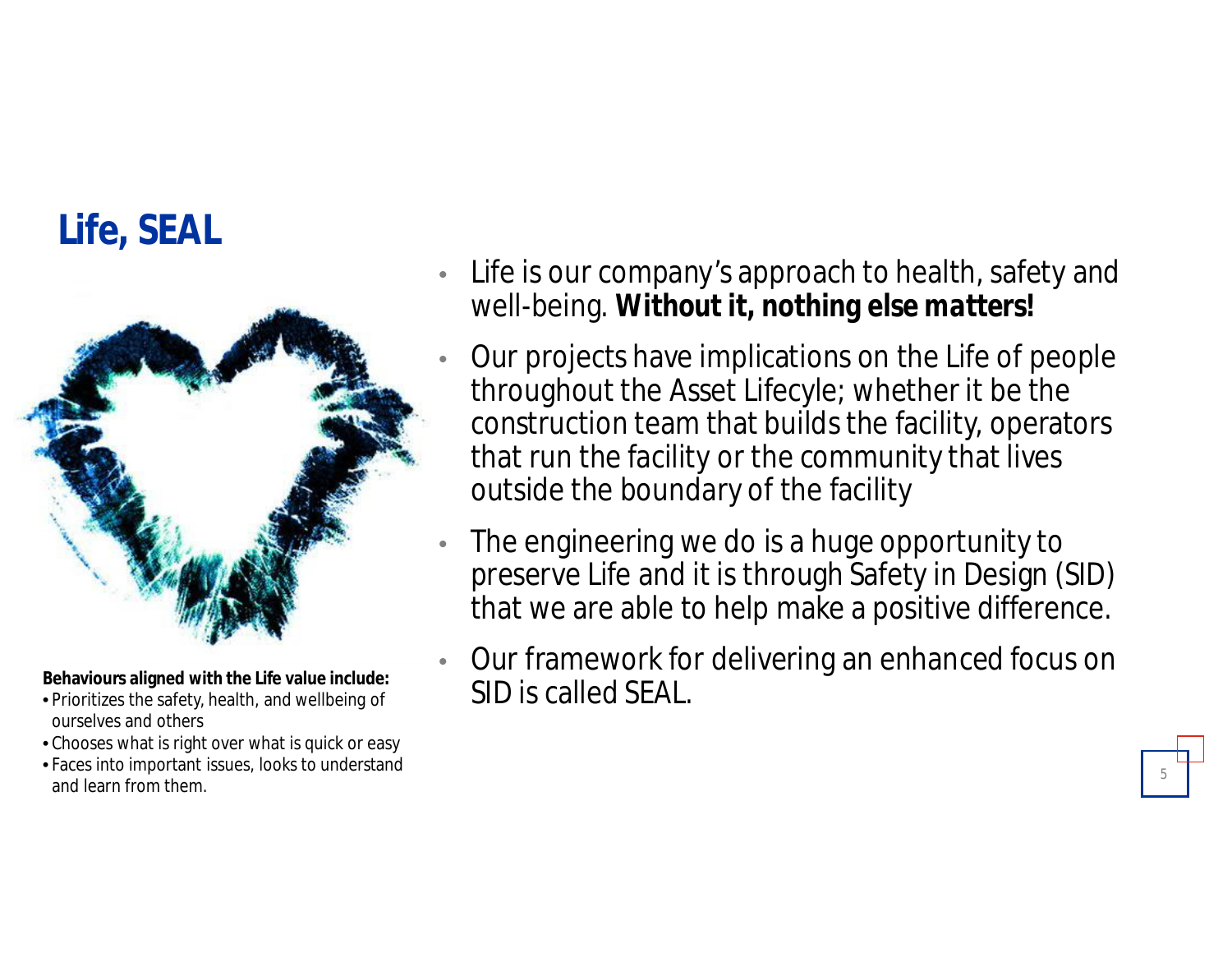### **SEAL house**

#### SEAL (Safe and Sustainable Engineering for Asset Lifecycle)



Safety & Environmental Leaders

**Training & Awareness**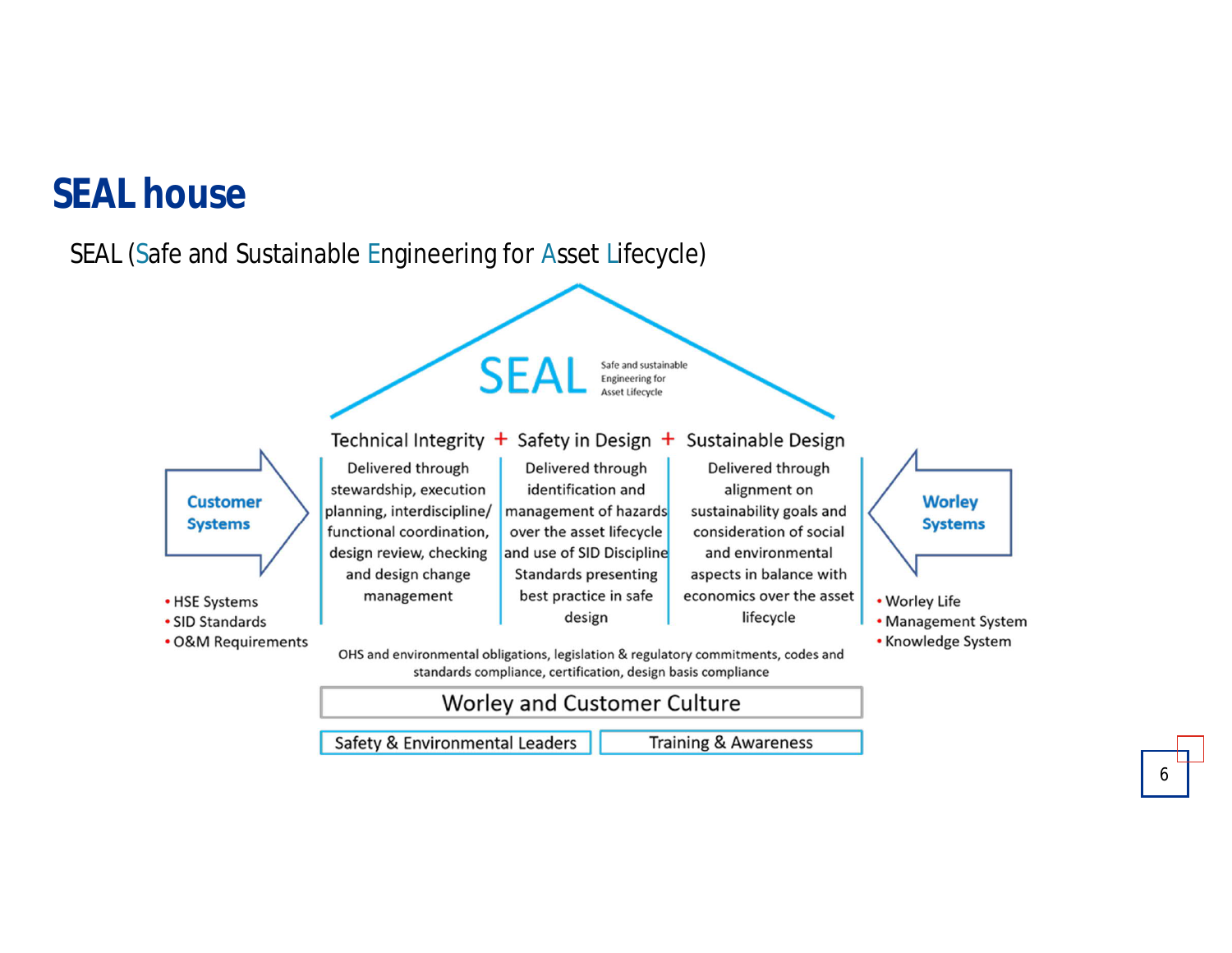## **The five SEAL Principles**

1. Asset Lifecycle

2. Hazard

Management

Design in a manner that duly considers the stages of an asset (i.e. design for the Asset Lifecycle)



It is an obligation of engineering to recognise potential hazards associated with the design and manage those hazards

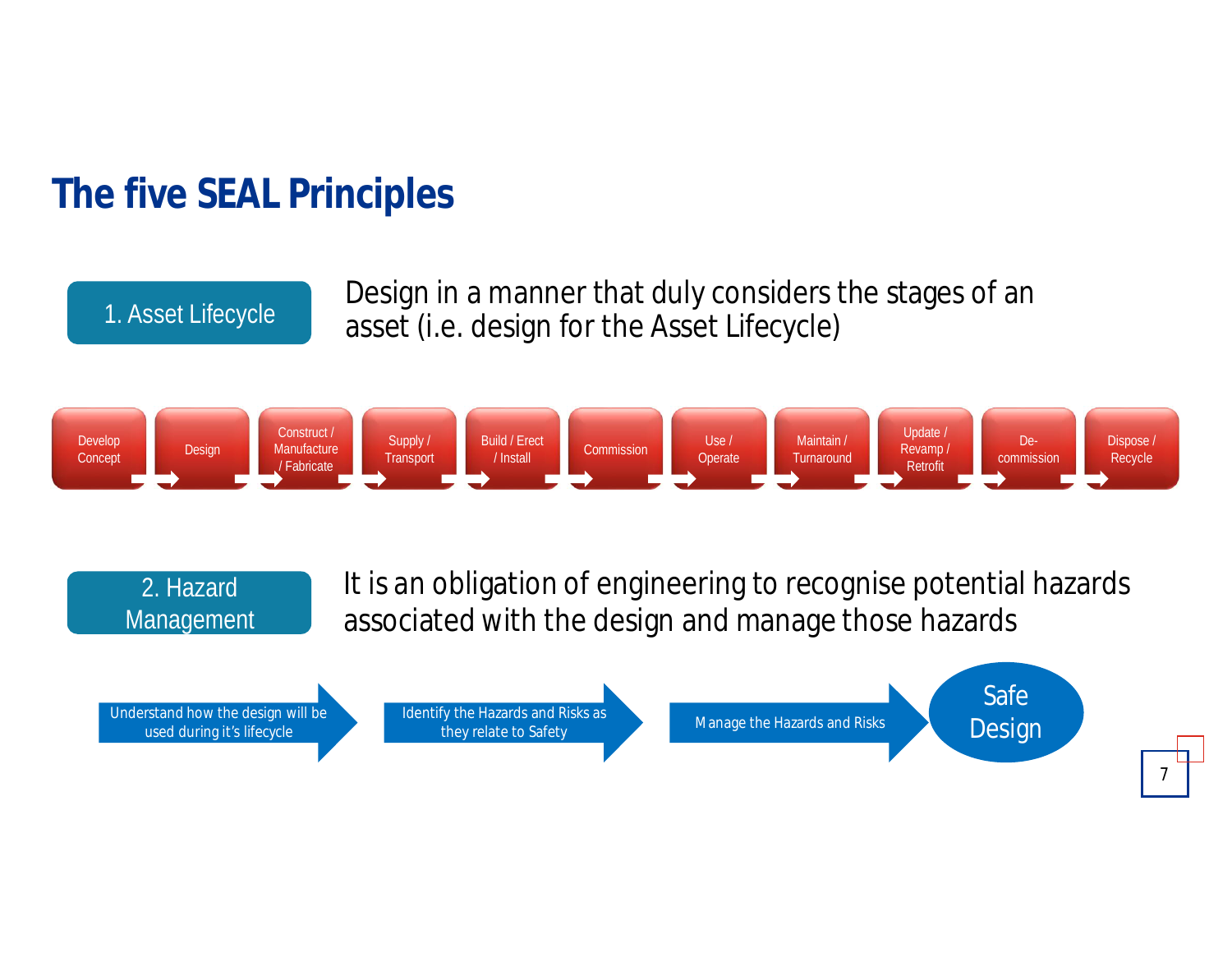### **The five SEAL Principles**

### People that have control of the design have a responsibility towards making decisions that have a lasting impact on the designed facilities

4. Safety in Design

3. Persons in Control

Apply Safety in Design practices to aid in both Process Safety and Occupational Health & Safety



5. Sustainable Design

Implement Sustainable Design methodology

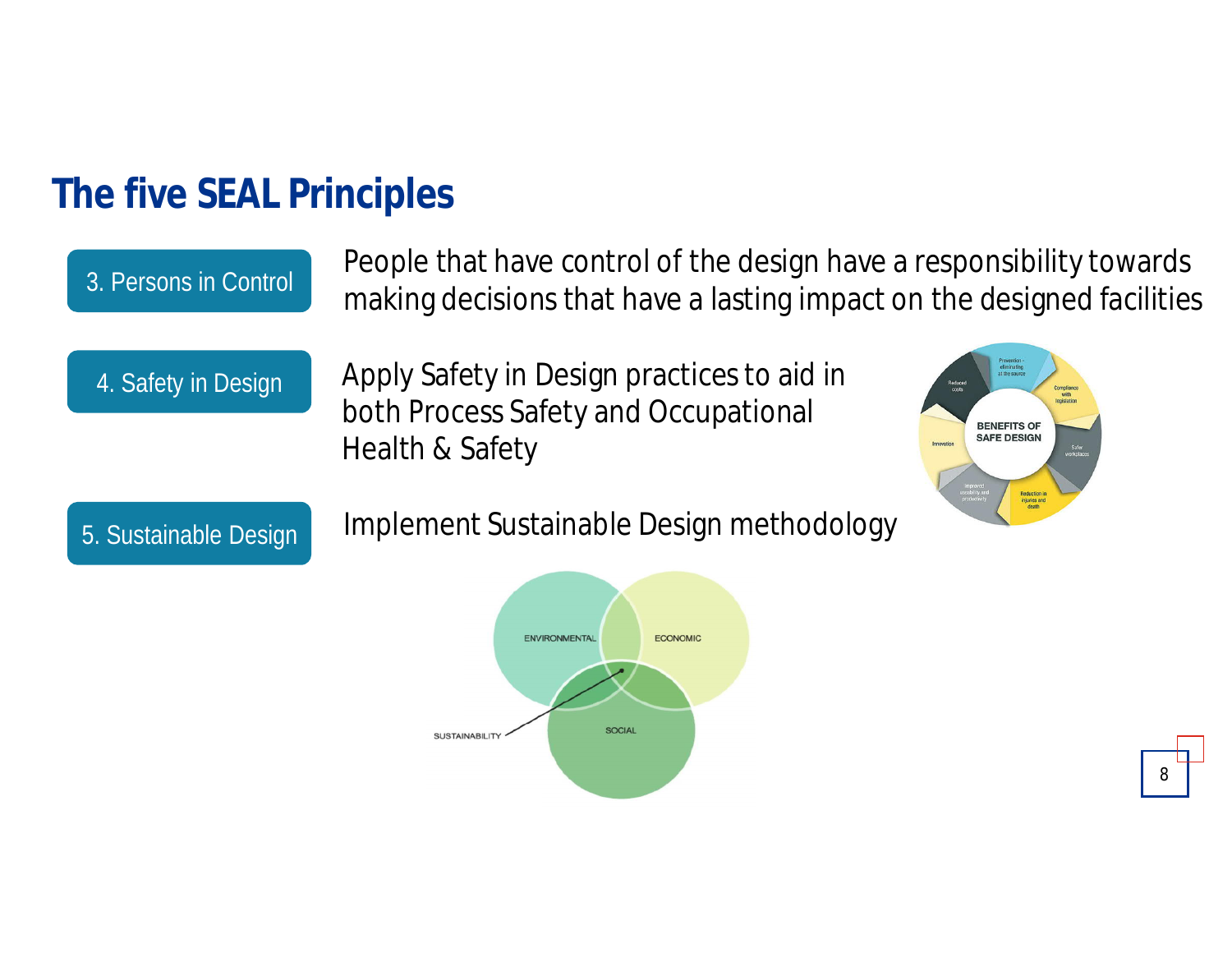## **Overview of Safety in Design (SID) Principles**

Several Principles are applied as part of SID.

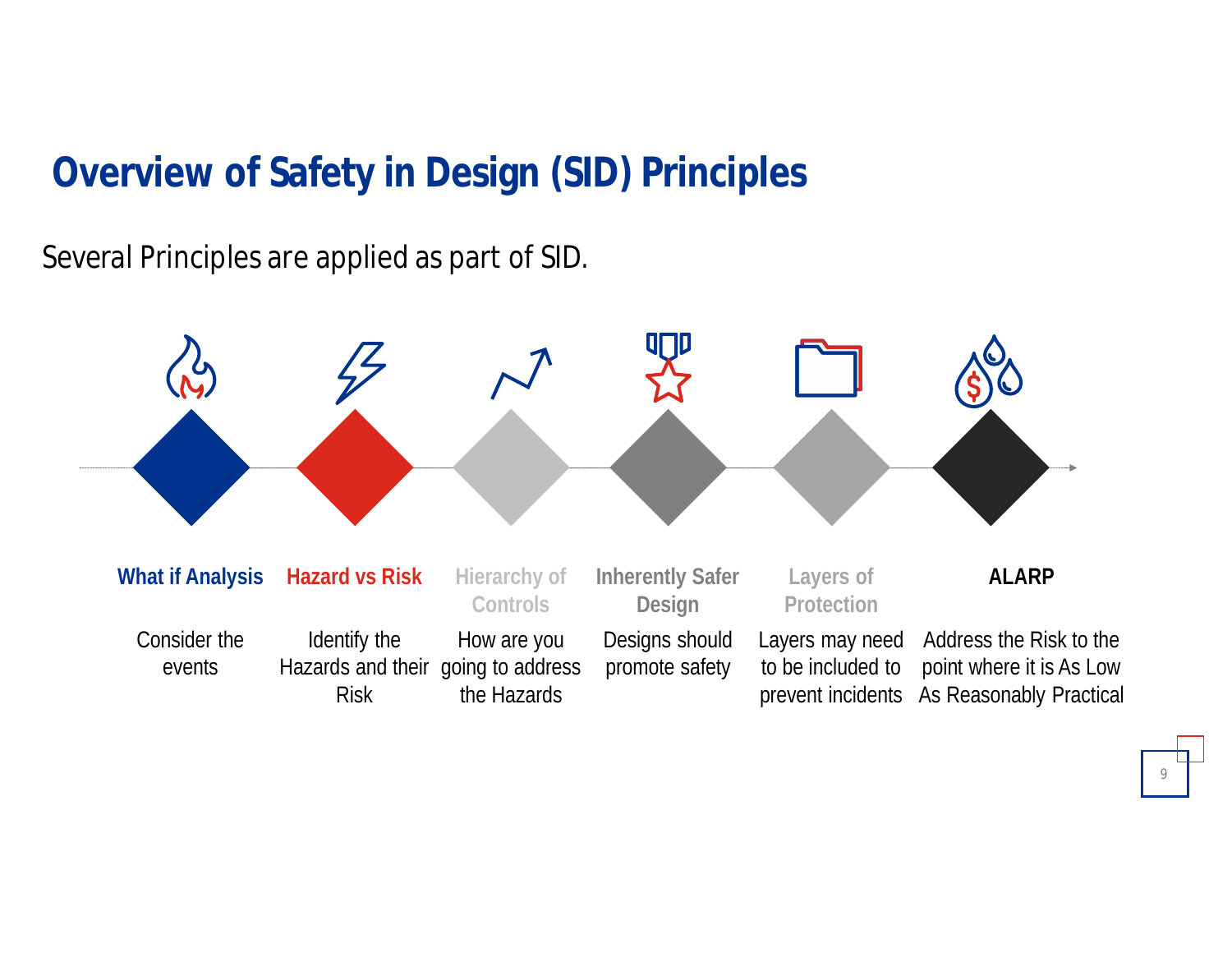## **Hazard Management**



- **Hierarchy of Controls is an industry** framework to manage hazards based on a ranking from most to least effective
- Once a hazards have been identified, the controls to prevent/mitigate the consequences are examined with the aim being to arrive at a control that is highest in the model
- **SID should focus on elimination,** substitution and engineering controls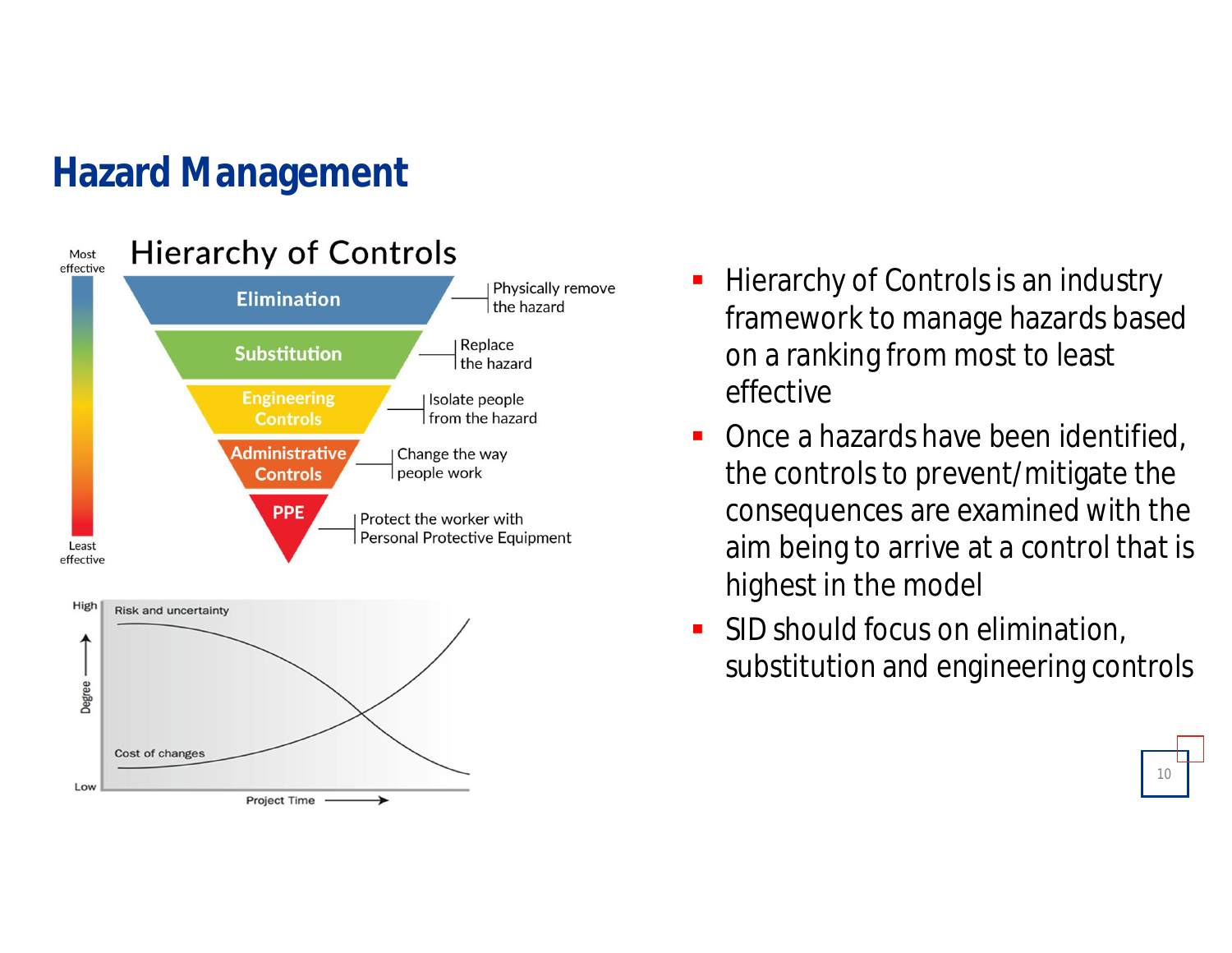### **ALARP**

Risk Management involves determining whether the action being taken is adequate to address the risk

Risk Acceptance Criteria – How much protection is enough?

Residual Risk – The risk that is left after our mitigations have been put in place

Assessing sufficient action has been taken involves using the concept of "ALARP" (As Low As Reasonably Practicable)

ALARP tells us where the level of action is reasonable / commensurate with the risk



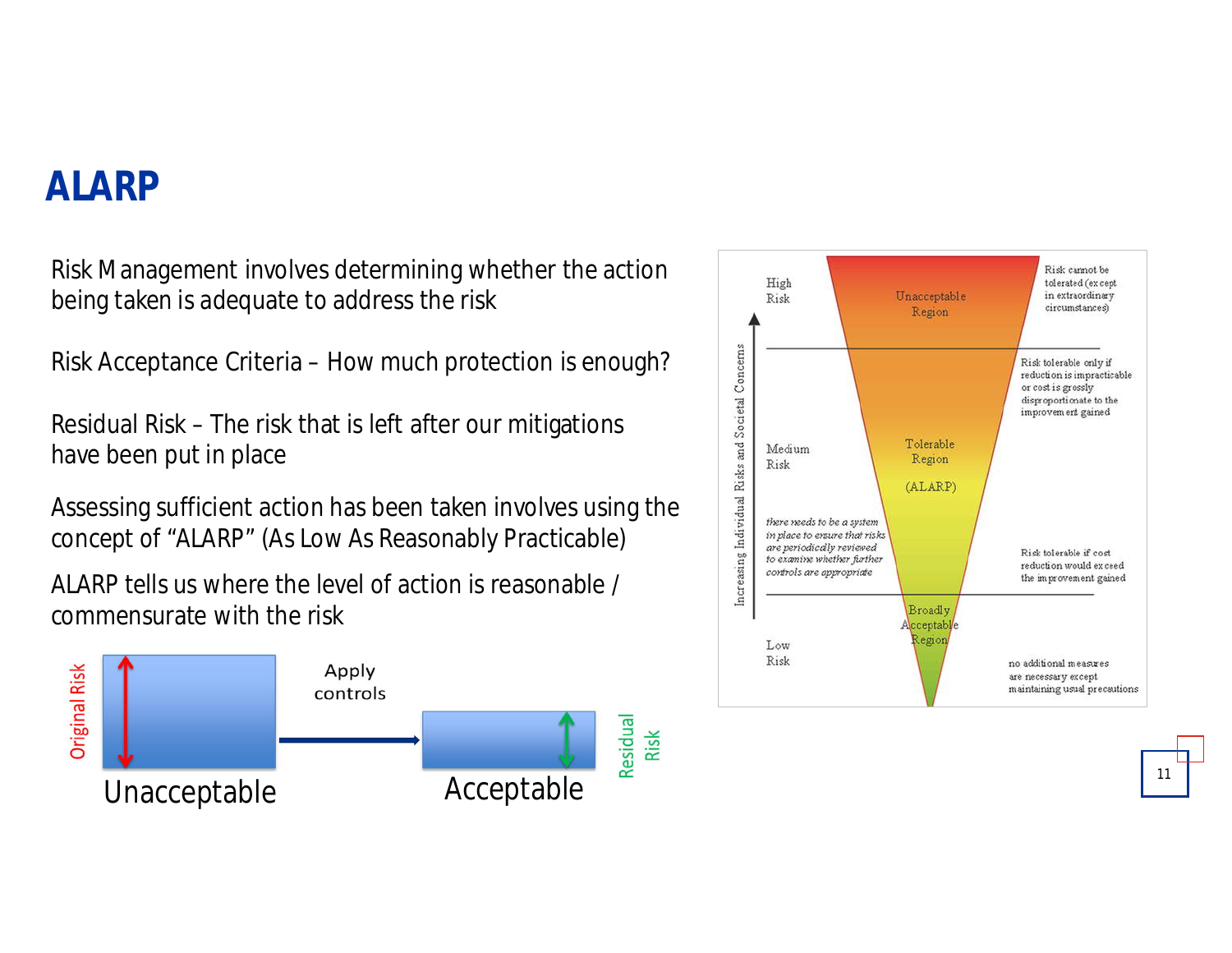## **Summary and Closure**

In Worley, engineering and safety in design is delivered through our SEAL framework;

A strong foundation centred on people and compliance

- Sound culture, the right leaders and properly educated people
- Compliance with laws, obligations and standards

3 pillars that support the outcome

- A focus on Technical Integrity, SID and Sustainable Design
- **The outcome being Safe and sustainable** Engineering for Asset Life Cycle (SEAL)

The right systems to instruct our approach

Customer systems and Worley systems are applied